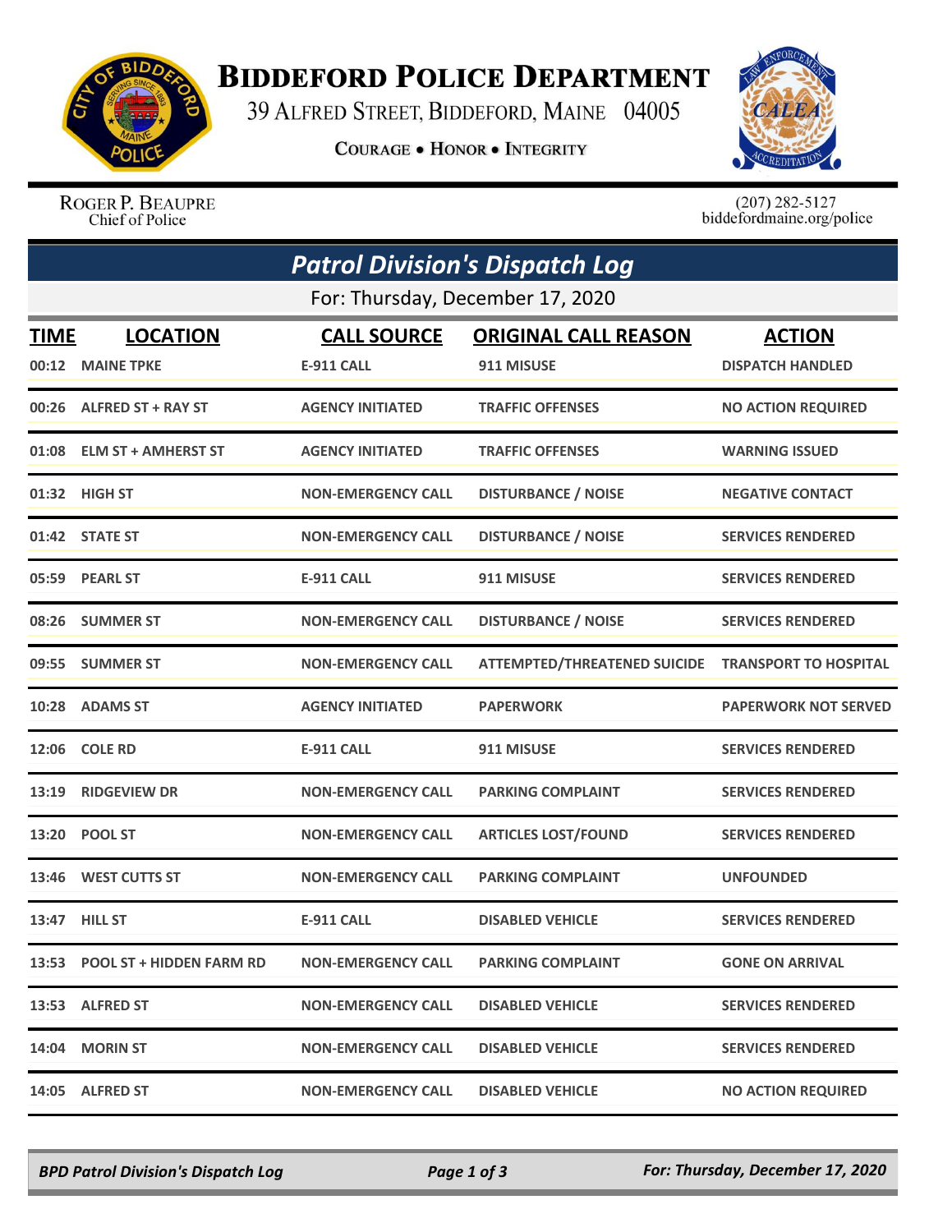| <b>TIME</b> | <b>LOCATION</b><br>14:16 PRECOURT ST + ELM ST | <b>CALL SOURCE</b><br><b>AGENCY INITIATED</b> | <b>ORIGINAL CALL REASON</b><br><b>DISABLED VEHICLE</b> | <b>ACTION</b><br><b>SERVICES RENDERED</b> |
|-------------|-----------------------------------------------|-----------------------------------------------|--------------------------------------------------------|-------------------------------------------|
|             | 14:18 DRAPEAU ST + MORIN ST                   | <b>AGENCY INITIATED</b>                       | <b>DISABLED VEHICLE</b>                                | <b>SERVICES RENDERED</b>                  |
|             | 14:32 PRECOURT ST + MORIN ST                  | <b>AGENCY INITIATED</b>                       | <b>DISABLED VEHICLE</b>                                | <b>SERVICES RENDERED</b>                  |
|             | 15:10 STATE ST                                | <b>NON-EMERGENCY CALL</b>                     | <b>THEFT</b>                                           | <b>REPORT TAKEN</b>                       |
|             | 15:13 ALFRED ST                               | <b>AGENCY INITIATED</b>                       | <b>DISABLED VEHICLE</b>                                | <b>SERVICES RENDERED</b>                  |
|             | <b>15:26 MEDICAL CENTER DR</b>                | <b>NON-EMERGENCY CALL</b>                     | <b>DISABLED VEHICLE</b>                                | <b>GONE ON ARRIVAL</b>                    |
|             | 15:34 ST MARYS ST                             | <b>NON-EMERGENCY CALL</b>                     | <b>DISABLED VEHICLE</b>                                | <b>NO ACTION REQUIRED</b>                 |
|             | <b>15:45 HILL ST</b>                          | <b>NON-EMERGENCY CALL</b>                     | <b>CHECK WELFARE</b>                                   | <b>SERVICES RENDERED</b>                  |
|             | 15:55 ALFRED ST                               | <b>NON-EMERGENCY CALL</b>                     | <b>DISABLED VEHICLE</b>                                | <b>GONE ON ARRIVAL</b>                    |
|             | 16:04 ELM ST + CUTTS ST                       | <b>AGENCY INITIATED</b>                       | <b>DISABLED VEHICLE</b>                                | <b>SERVICES RENDERED</b>                  |
|             | 16:15 UNION ST                                | E-911 CALL                                    | <b>PARKING COMPLAINT</b>                               | <b>PARKING TICKET ISSUED</b>              |
| 16:20       | <b>PRECOURT ST + MOUNTAIN RD</b>              | <b>AGENCY INITIATED</b>                       | <b>DISABLED VEHICLE</b>                                | <b>SERVICES RENDERED</b>                  |
|             | 16:30 FOSS ST                                 | <b>AGENCY INITIATED</b>                       | <b>DISABLED VEHICLE</b>                                | <b>SERVICES RENDERED</b>                  |
|             | 16:35 ALFRED ST                               | <b>NON-EMERGENCY CALL</b>                     | <b>CHECK WELFARE</b>                                   | <b>SERVICES RENDERED</b>                  |
|             | 16:55 ELM ST                                  | <b>NON-EMERGENCY CALL</b>                     | <b>THEFT</b>                                           | <b>REPORT TAKEN</b>                       |
|             | 17:14 MORIN ST                                | <b>NON-EMERGENCY CALL</b>                     | <b>DISABLED VEHICLE</b>                                | <b>SERVICES RENDERED</b>                  |
|             | 17:31 UNION ST + GRAHAM ST                    | <b>NON-EMERGENCY CALL</b>                     | <b>DISABLED VEHICLE</b>                                | <b>SERVICES RENDERED</b>                  |
|             | 17:32 UNION ST                                | <b>NON-EMERGENCY CALL</b>                     | <b>PARKING COMPLAINT</b>                               | <b>GONE ON ARRIVAL</b>                    |
|             | 17:44 HILL ST                                 | E-911 CALL                                    | 911 MISUSE                                             | <b>DISPATCH HANDLED</b>                   |
|             | 17:55 HAZEL ST                                | E-911 CALL                                    | 911 MISUSE                                             | <b>DISPATCH HANDLED</b>                   |
|             | <b>17:58 VINE ST</b>                          | <b>NON-EMERGENCY CALL</b>                     | <b>ASSAULT</b>                                         | <b>REPORT TAKEN</b>                       |
|             | 18:43 ALFRED ST                               | <b>AGENCY INITIATED</b>                       | <b>PARKING BAN - TOWED VEHICLES</b>                    |                                           |
|             | 18:49 GEORGE ST                               | <b>NON-EMERGENCY CALL</b>                     | <b>DISABLED VEHICLE</b>                                | <b>SERVICES RENDERED</b>                  |
|             | 19:47 MAIN ST                                 | <b>NON-EMERGENCY CALL</b>                     | <b>THEFT</b>                                           | <b>REPORT TAKEN</b>                       |
|             | 19:55 POOL ST                                 | <b>NON-EMERGENCY CALL</b>                     | <b>PARKING COMPLAINT</b>                               | <b>SERVICES RENDERED</b>                  |

*BPD Patrol Division's Dispatch Log Page 2 of 3 For: Thursday, December 17, 2020*